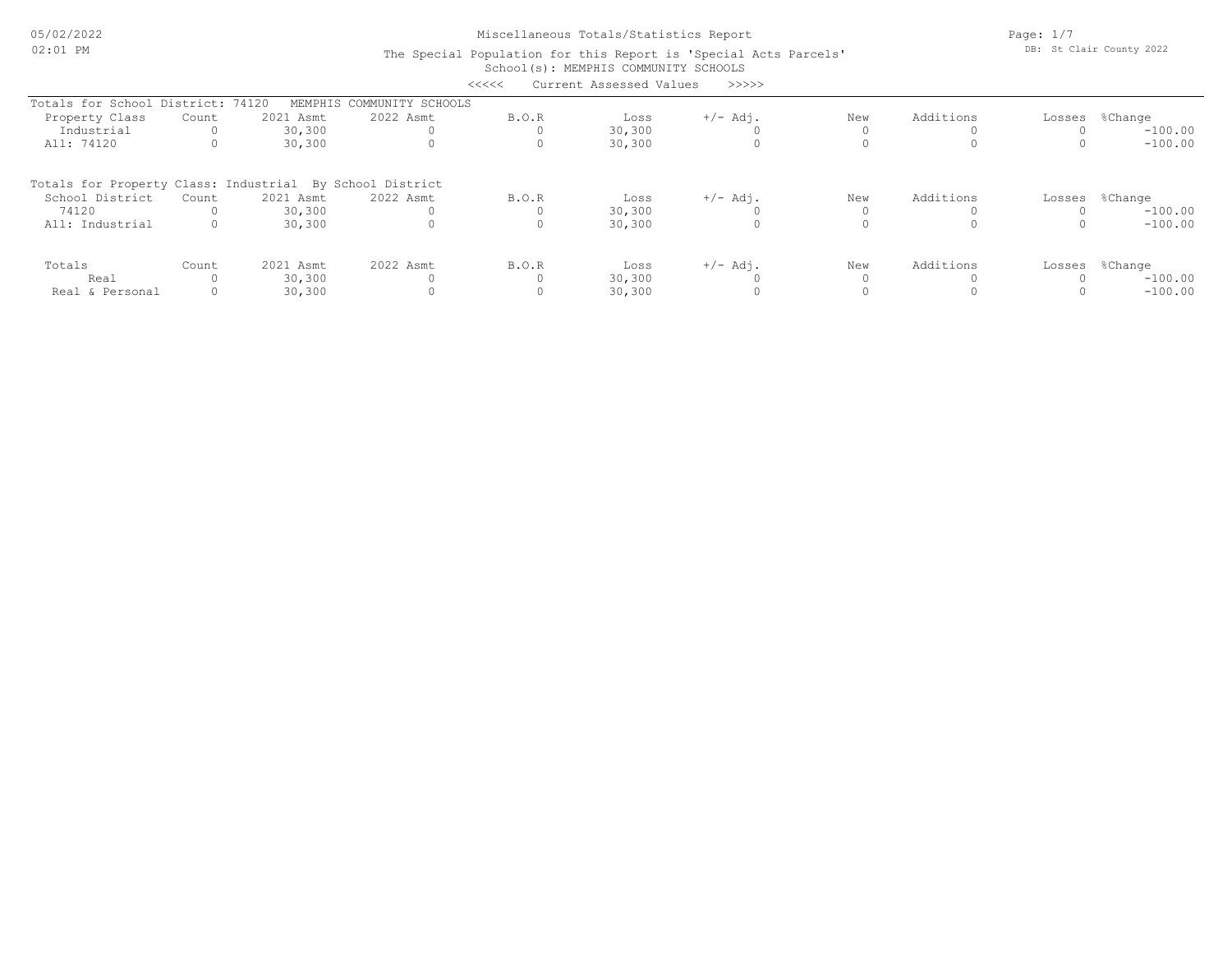05/02/2022 02:01 PM

# Miscellaneous Totals/Statistics Report

Page: 2/7 DB: St Clair County 2022

#### School(s): MEMPHIS COMMUNITY SCHOOLS The Special Population for this Report is 'Special Acts Parcels' <<<<< S.E.V., Taxable and Capped Values >>>>>

| へくくくく<br>s.E.V., Taxable and Capped Values<br>- > > > >  |       |          |                   |          |          |         |          |         |          |           |
|----------------------------------------------------------|-------|----------|-------------------|----------|----------|---------|----------|---------|----------|-----------|
| Totals for School District: 74120                        |       | MEMPHIS  | COMMUNITY SCHOOLS |          |          |         |          |         |          |           |
| Property Class                                           | Count | 2021 SEV | Fin SEV           | 2022 SEV | 2021 Tax | Fin Tax | 2022 Tax | BOR Tax | 2022 Cap | 2022 MCAP |
| Industrial                                               |       | 30,300   | 30,300            |          | 29,942   | 29,942  |          |         |          |           |
| All: 74120                                               |       | 30,300   | 30,300            | $\Omega$ | 29,942   | 29,942  |          |         |          |           |
| Totals for Property Class: Industrial By School District |       |          |                   |          |          |         |          |         |          |           |
| School District                                          | Count | 2021 SEV | Fin SEV           | 2022 SEV | 2021 Tax | Fin Tax | 2022 Tax | BOR Tax | 2022 Cap | 2022 MCAP |
| 74120                                                    |       | 30,300   | 30,300            |          | 29,942   | 29,942  |          |         |          |           |
| All: Industrial                                          |       | 30,300   | 30,300            | $\Omega$ | 29,942   | 29,942  |          |         |          |           |
| Totals                                                   | Count | 2021 SEV | Fin SEV           | 2022 SEV | 2021 Tax | Fin Tax | 2022 Tax | BOR Tax | 2022 Cap | 2022 MCAP |
| Real                                                     |       | 30,300   | 30,300            |          | 29,942   | 29,942  |          |         |          |           |
| Real & Personal                                          |       | 30,300   | 30,300            |          | 29,942   | 29,942  |          |         |          |           |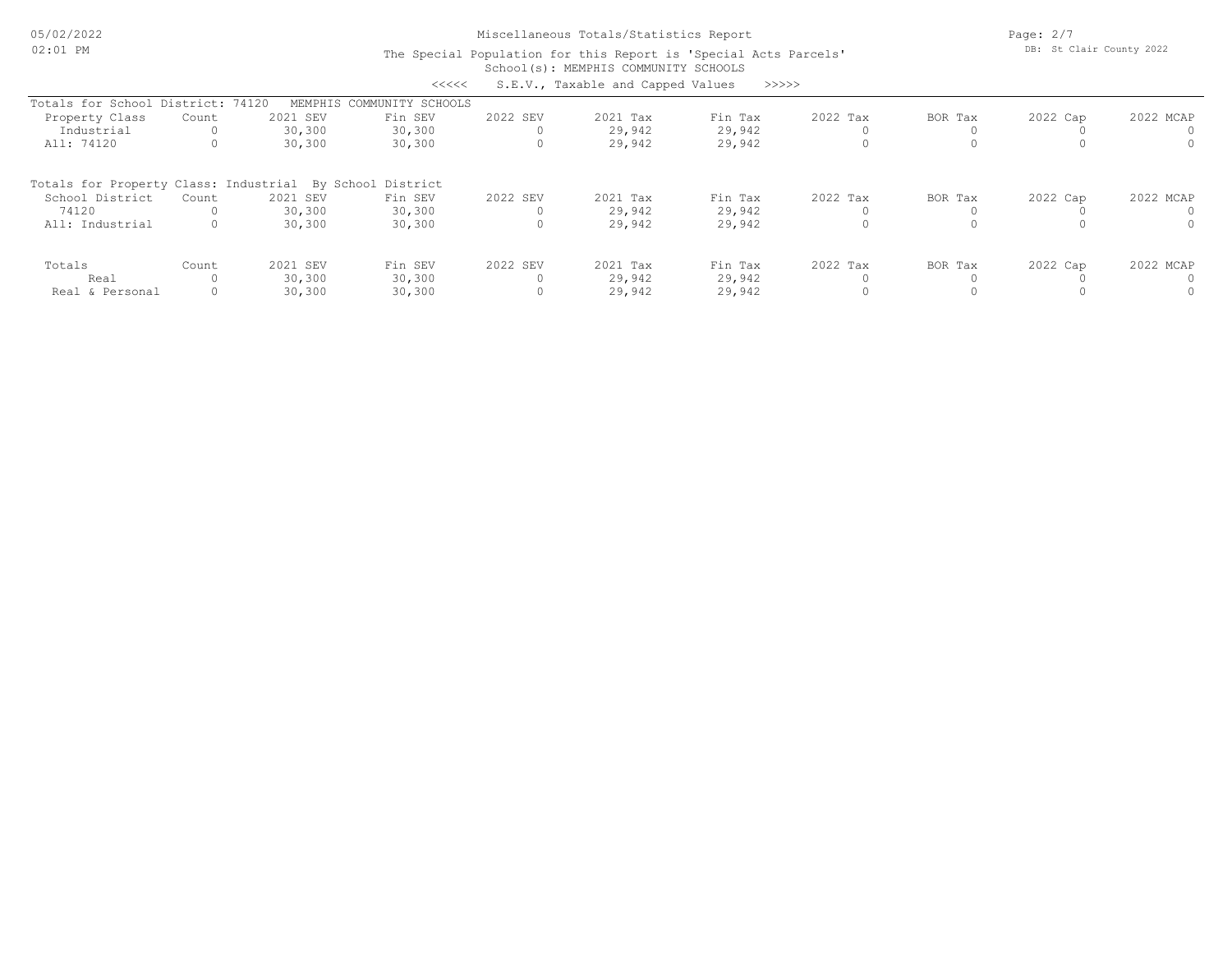# Miscellaneous Totals/Statistics Report

Page: 3/7 DB: St Clair County 2022

### School(s): MEMPHIS COMMUNITY SCHOOLS The Special Population for this Report is 'Special Acts Parcels'

|                                       |       |                  | <<<<               |           | PRE/MBT Percentage Times S.E.V. | >>>>>      |            |           |           |
|---------------------------------------|-------|------------------|--------------------|-----------|---------------------------------|------------|------------|-----------|-----------|
| Totals for School District:           |       | 74120<br>MEMPHIS | COMMUNITY SCHOOLS  |           |                                 |            |            |           |           |
| Property Class                        | Count | 2021 ORIG        | 2021 ORIG          | Final PRE | Final                           | W/O Winter | W/O Winter | 2022 ORIG | 2022 ORIG |
|                                       |       | PRE              | Non-PRE            |           | Non-PRE                         | PRE        | Non-PRE    | PRE       | Non-PRE   |
| Industrial                            |       |                  | 30,300             |           | 30, 300                         |            | 30,300     |           |           |
| All: 74120                            |       | $\Omega$         | 30,300             |           | 30,300                          | 0          | 30,300     | 0         |           |
| Totals for Property Class: Industrial |       |                  | By School District |           |                                 |            |            |           |           |
| School District                       | Count | 2021 ORIG        | 2021 ORIG          | Final PRE | Final                           | W/O Winter | W/O Winter | 2022 ORIG | 2022 ORIG |
|                                       |       | PRE              | Non-PRE            |           | Non-PRE                         | PRE        | Non-PRE    | PRE       | Non-PRE   |
| 74120                                 |       |                  | 30,300             |           | 30,300                          |            | 30,300     | 0         |           |
| All: Industrial                       |       | 0                | 30,300             |           | 30,300                          | 0          | 30,300     | 0         |           |
| Totals                                | Count | 2021 ORIG        | 2021 ORIG          | Final PRE | Final                           | W/O Winter | W/O Winter | 2022 ORIG | 2022 ORIG |
|                                       |       | PRE              | Non-PRE            |           | Non-PRE                         | PRE        | Non-PRE    | PRE.      | Non-PRE   |
| Real                                  |       | $\Omega$         | 30,300             |           | 30,300                          |            | 30,300     | $\Omega$  |           |
| Real & Personal                       |       | 0                | 30,300             |           | 30,300                          | 0          | 30,300     |           |           |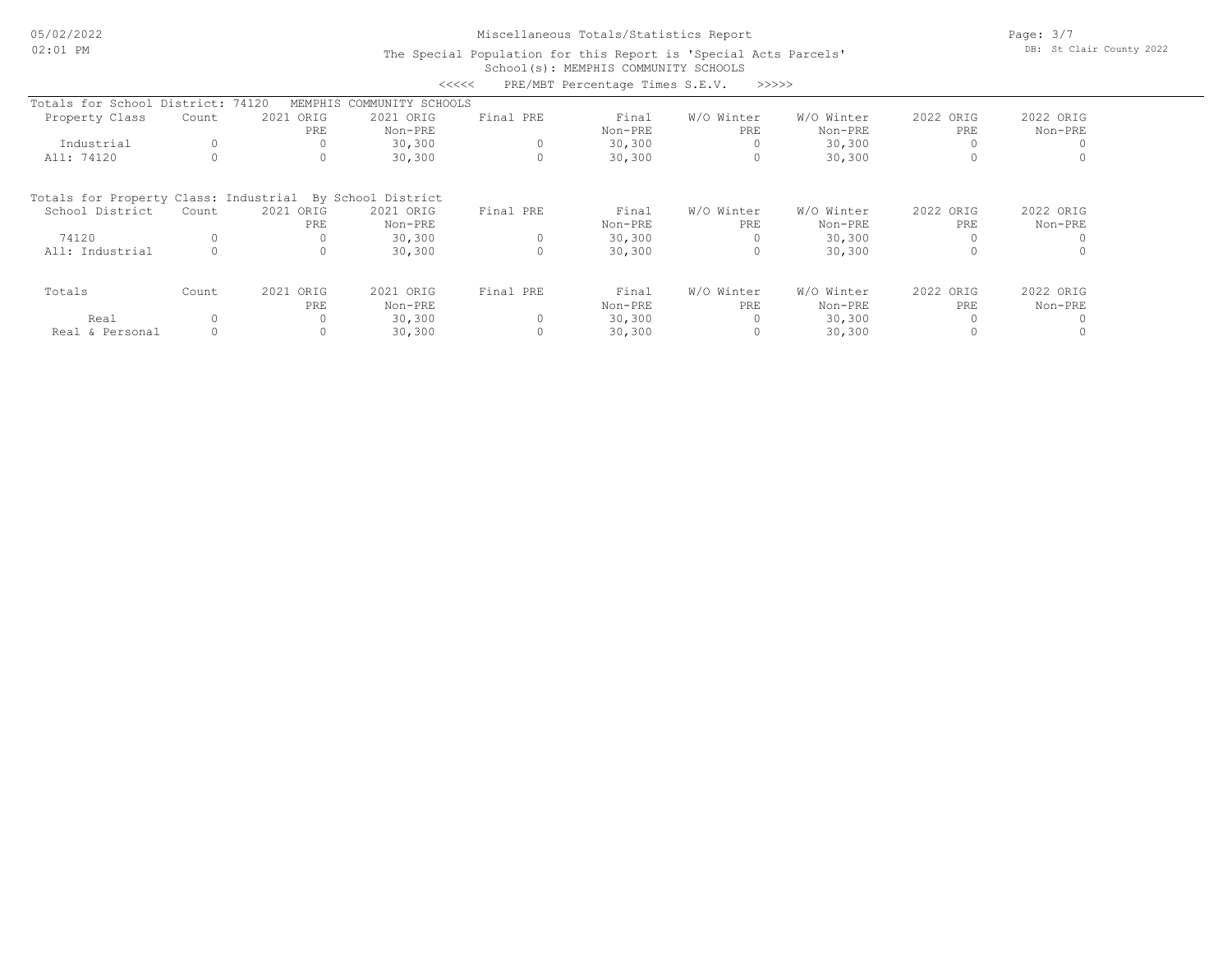# Miscellaneous Totals/Statistics Report

Page: 4/7 DB: St Clair County 2022

### School(s): MEMPHIS COMMUNITY SCHOOLS The Special Population for this Report is 'Special Acts Parcels'

|                                                          |          |              | くくくくく             |           | PRE/MBT Percentage Times Taxable |            | >>>>>      |           |           |
|----------------------------------------------------------|----------|--------------|-------------------|-----------|----------------------------------|------------|------------|-----------|-----------|
| Totals for School District: 74120                        |          | MEMPHIS      | COMMUNITY SCHOOLS |           |                                  |            |            |           |           |
| Property Class                                           | Count    | 2021 ORIG    | 2021 ORIG         | Final PRE | Final                            | W/O Winter | W/O Winter | 2022 ORIG | 2022 ORIG |
|                                                          |          | PRE          | Non-PRE           |           | Non-PRE                          | PRE        | Non-PRE    | PRE       | Non-PRE   |
| Industrial                                               | 0        |              | 29,942            |           | 29,942                           |            | 29,942     |           |           |
| All: 74120                                               |          | $\circ$      | 29,942            | $\Omega$  | 29,942                           | 0          | 29,942     | $\Omega$  |           |
| Totals for Property Class: Industrial By School District |          |              |                   |           |                                  |            |            |           |           |
| School District                                          | Count    | 2021<br>ORIG | 2021 ORIG         | Final PRE | Final                            | W/O Winter | W/O Winter | 2022 ORIG | 2022 ORIG |
|                                                          |          | PRE          | Non-PRE           |           | Non-PRE                          | PRE        | Non-PRE    | PRE       | Non-PRE   |
| 74120                                                    |          |              | 29,942            | $\circ$   | 29,942                           | 0          | 29,942     | 0         |           |
| All: Industrial                                          |          | $\circ$      | 29,942            | 0         | 29,942                           | 0          | 29,942     | $\Omega$  |           |
| Totals                                                   | Count    | 2021<br>ORIG | 2021 ORIG         | Final PRE | Final                            | W/O Winter | W/O Winter | 2022 ORIG | 2022 ORIG |
|                                                          |          | PRE          | Non-PRE           |           | Non-PRE                          | PRE        | Non-PRE    | PRE       | Non-PRE   |
| Real                                                     | $\Omega$ | 0            | 29,942            | $\Omega$  | 29,942                           | 0          | 29,942     | $\Omega$  |           |
| Real & Personal                                          |          | 0            | 29,942            |           | 29,942                           | 0          | 29,942     |           |           |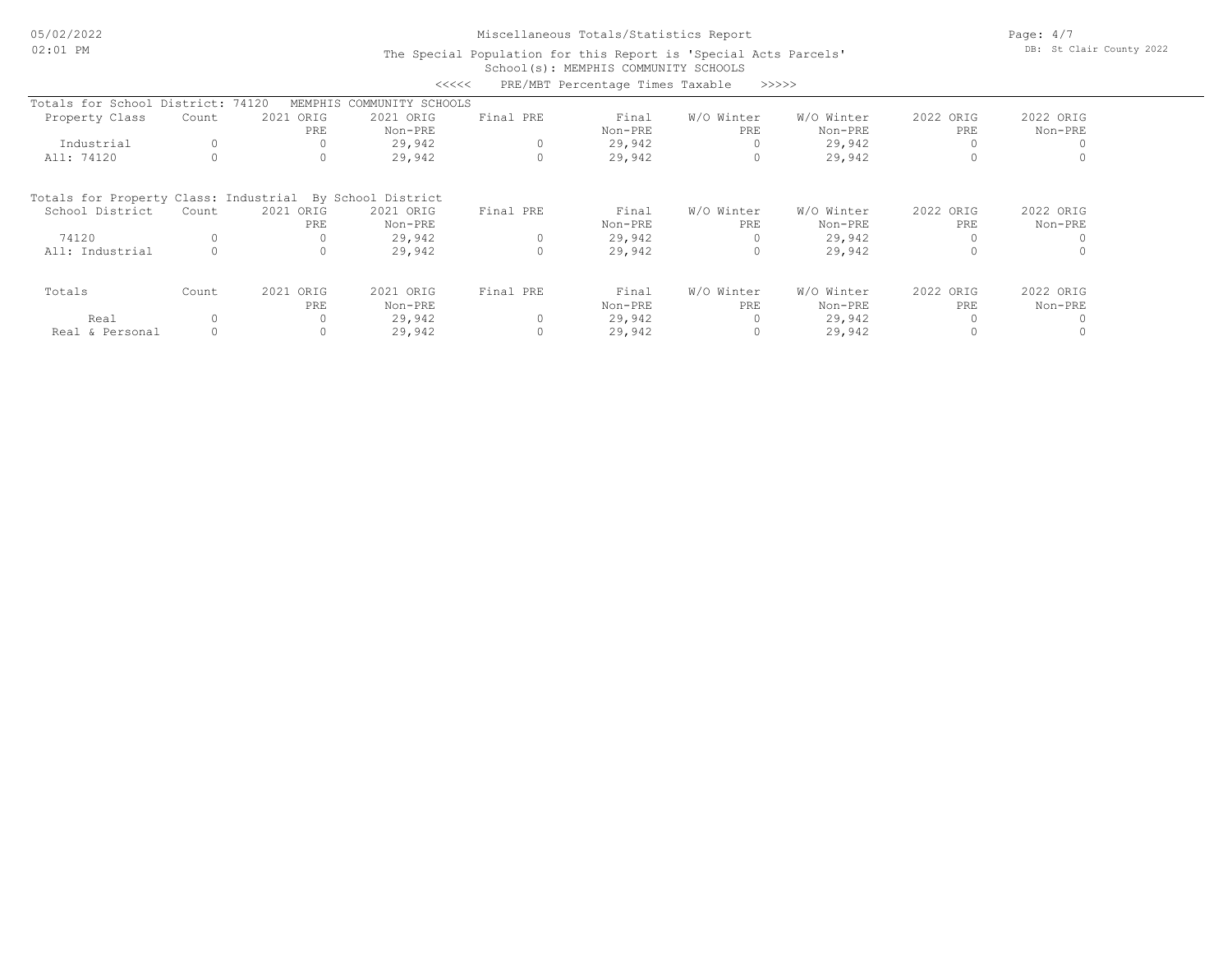### \*\*\*\*\* CFT/IFT/REHAB Totals \*\*\*\*\*

|                      |                 | Count | SEV Value | Taxable Value |
|----------------------|-----------------|-------|-----------|---------------|
| IFT - Pre 1994 Rates | Real            |       |           |               |
| IFT - Pre 1994 Rates | Personal        |       |           |               |
| IFT - Pre 1994 Rates | Real & Personal |       |           |               |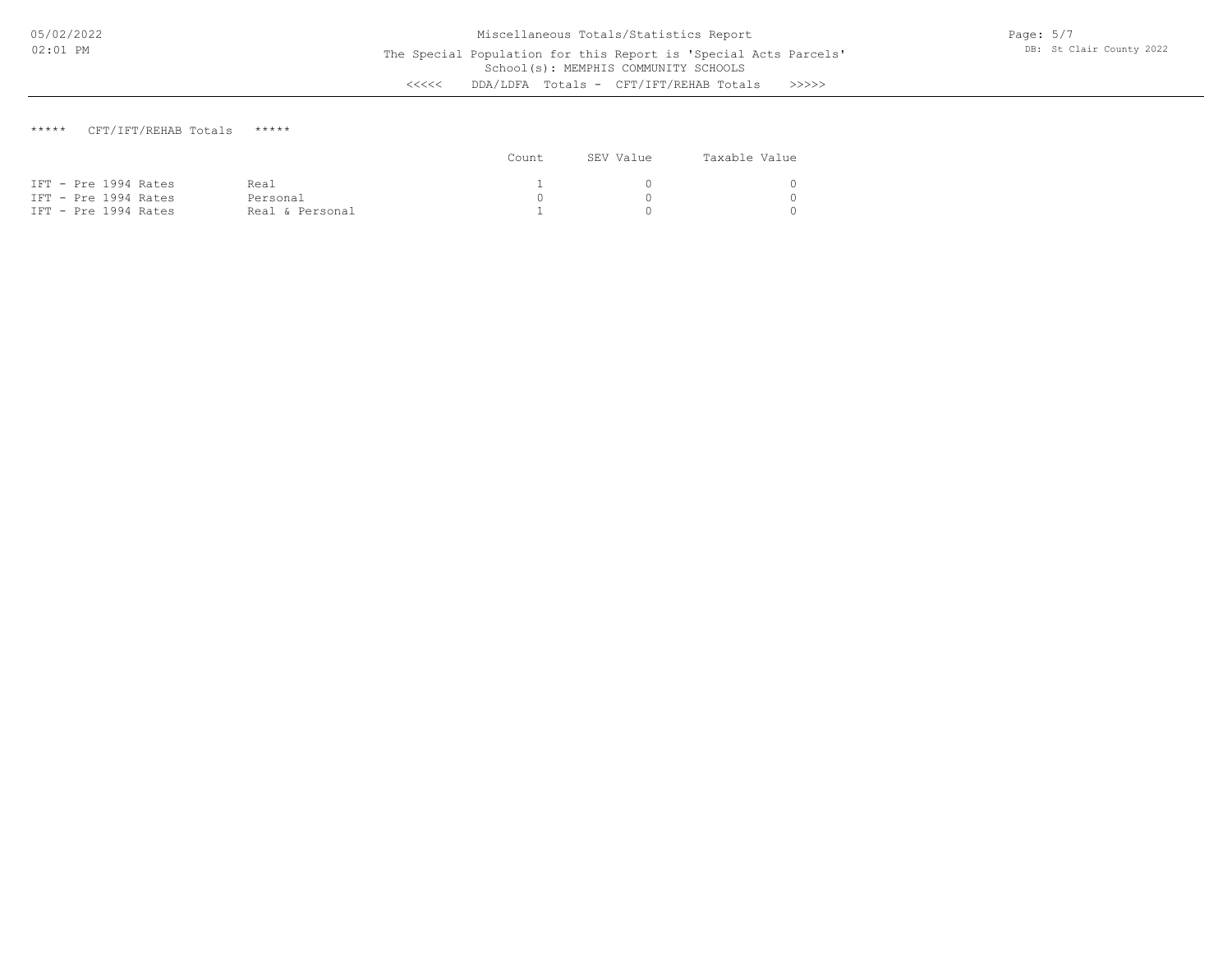The Special Population for this Report is 'Special Acts Parcels'

School(s): MEMPHIS COMMUNITY SCHOOLS

<<<<< Special Act Totals >>>>>

\*\*\*\*\* Special Act Totals \*\*\*\*\*

|                                              |                             | Count | SEV Value | Taxable Value |
|----------------------------------------------|-----------------------------|-------|-----------|---------------|
| IFT - Pre 1994 Rates                         | Real                        |       |           |               |
| IFT - Pre 1994 Rates<br>IFT - Pre 1994 Rates | Personal<br>Real & Personal |       |           |               |